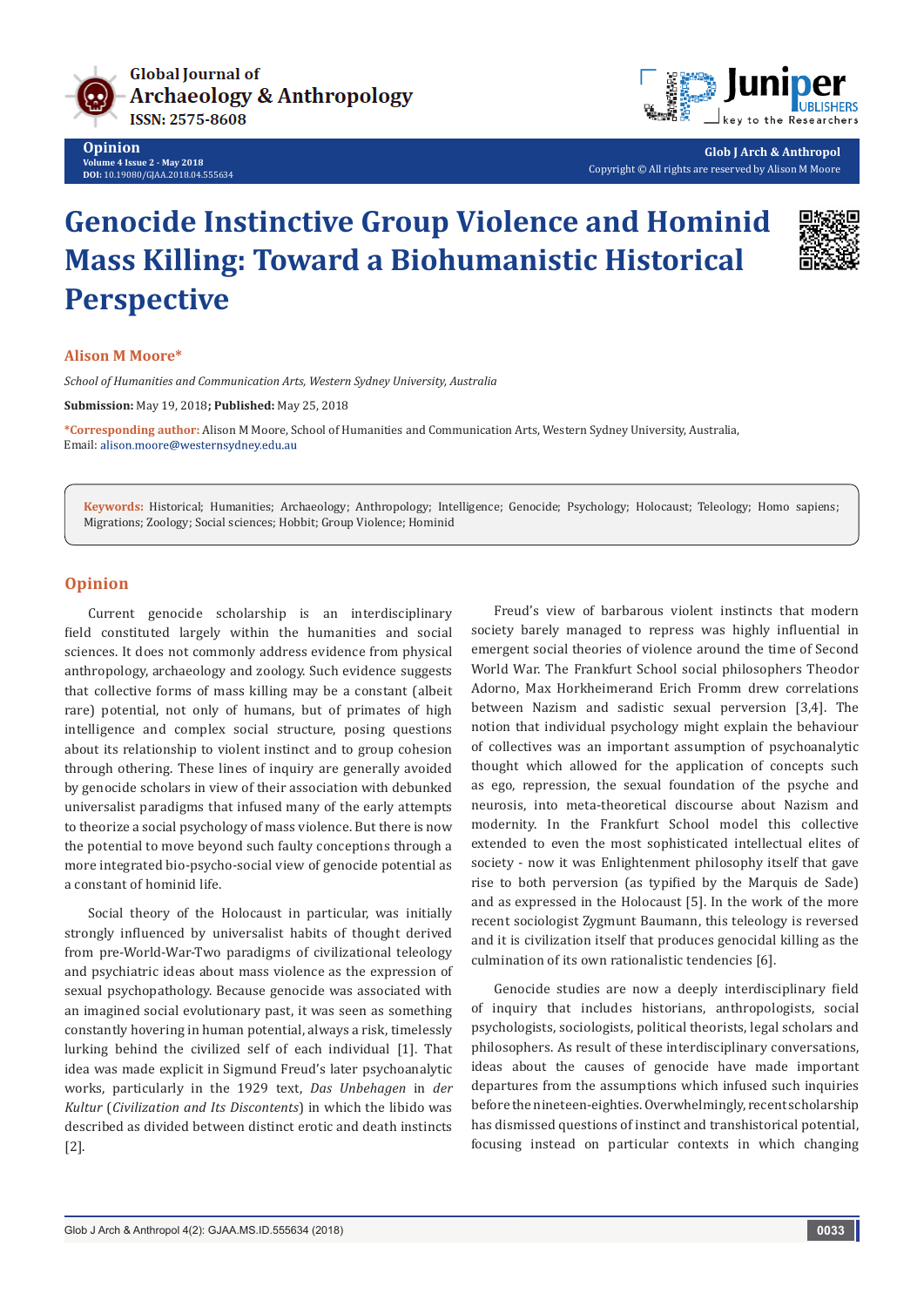social relations and historical precedents have resulted in the persecution of those deemed 'outside' the nation or viewed as diseased elements infecting the social body Hinton & Roth [7]. Importantly, social psychologists and sociologists such as Erwin Straub, Kristen Renwick Monroe & Wolfgang Sofsky [8-10] have also emphasized the progressive conditioning both of individual perpetrators and complicit social collectives toward acceptance of the violent persecution of out-groups.

Comparative historical analyses have supported such a view of genocide in relation to historical precedents, with scholars such as Dirk Moses and Donald Bloxham emphasizing a process of pre-conditioning toward the violent disposal of populations which European states developed in earlier colonial dominations of the peoples they first deemed less than fully human throughout early modern history [11]. Mass killings by Portuguese and Spanish colonists in the 16th and 17th centuries are well documented. Scholars such as David Stannard and Russel Thornton have suggested the evident population decline in the Americas by as much as 80% from initial European conquest until 1900 was produced at least in part by various genocidal practices, not counting the indirect effects of the spread of disease [12,13]. The connection between colonialism and genocide appears credible too in light of the historical record of European colonial powers committing mass killings of particular groups throughout Asia and sub-Saharan Africa, even after the World War Two - such as the British killing of Mau Mau rebels in Kenya in the 1950s [14]. Saliently, the German empire, 20-30 years before the rise of virulent anti-Semitic discourse during the Weimar years in Germany, had enacted a deliberate attempt to annihilate the entire Herrero and Namaqua peoples in south-west Africa, which included the enslavement of women and children in concentration camps and use of medical experiments on indigenous prisoners - all features of their later, more famous, system of the genocide of Jews, Roma and other minorities during World War Two [15].

Less commonly noted within genocide scholarship in the humanities and social sciences, there is another form of research in the field of physical and forensic anthropology that potentially casts doubt on even the best theories about the modern particularity of human behaviours in which discrete groups of humans are targeted for annihilation. One such body of research described by Debra Komar, an anthropologist at the University of New Mexico, has emerged from the involvement of forensic anthropologists in the recovery of bodies from mass graves in Bosnia Herzogovina, in which a consistent set of "distinctive mortuary practices" have been identified in genocide perpetrator disposal of victims, which contrasts strikingly to those practices used in the burial of one's own people, or of third-party (neutral) populations [16]. In short, the perpetrator-made graves tend to be shallower, with bodies casually dumped and erratically positioned, body-parts separated, and different corpses comingled, in contrast to the self- and neutral-graves in which

bodies are buried carefully, are often shrouded or encased or otherwise venerated, or at the very least purposefully arranged with an attempt to maintain the integrity of each individual's body. The distinctive characteristics of perpetrator mortuary practices have been noted by archaeologists in a number of premodern mass graves sites, such as at a site in Towton in North Yorkshire where the houses of York and Lancaster fought one another in 1461; and at a burial site at the Crow Creek Sioux Reservation in South Dakota dated around 1325. In both these locations, characteristic perpetrator-built graves have been identified containing undifferentiated remains of men of all ages, women and children. More recently, an even earlier similar mass grave containing both adult and child skeletons that had been systematically disfigured was identified by German archaeologists near Frankfurt dating from around 7000 years ago [17].Might forms of targeted killing of entire groups of people then predate the rise of modern states and colonial empires? It seems likely.

Another field of inquiry into non-human hominid species has raised the possibility of even older practices of entire-group massacre. In 2003 an Australian physical anthropologist at the University of New England, Peter Brown designated a newly discovered hominid species from the unearthing of multiple individuals' remains in the cave of Liang Bua on the Balinese island of Flores [18]. The new species *Homo floresiensis,*  nicknamed "the Hobbit" because of its diminutive size, has been the subject of fierce debate among physical anthropologists ever since this discovery, but is widely accepted as a small-stature advanced hominid with a relatively large brain for its height and mass, believed to have inhabited the island from 95,000 years ago until as recently as 13,000 years ago. A volcano about 12, 000 years ago may have been the cause of their demise, shortly after which *Homo sapiens* are thought to have arrived on the island [19]. However, some curious oral history reported by the current inhabitants of Flores to cultural anthropologists tell of a massacre perpetrated by their ancestors of a miniature humanlike creature who was hairy and smelly, ate anything, stole their crops, and who the humans finally rounded up in a cave and burnt alive [20]. Research on early *Homo sapiens* migrations into the European continent has likewise suggested that one possible cause of the massive decline in other hominid species between 2 million and 40,000 years ago, in which the extinction of, most famously, the Neanderthals occurred, may have entailed deliberate killing of entire local populations by tribes of Homo sapiens, who thus emerged victorious as the only surviving hominid [21]. Might genocidal killing be not only pre-modern but indeed even prehistoric?

Zoologists have suggested that our assumption of genocidal killing as a particularly human behaviour may also be unfounded. In the nineteen-seventies Jane Goodall described a four-year long conflict between neighbouring Chimpanzee tribes in the Gombe Stream National Park in Tanzania, in which one group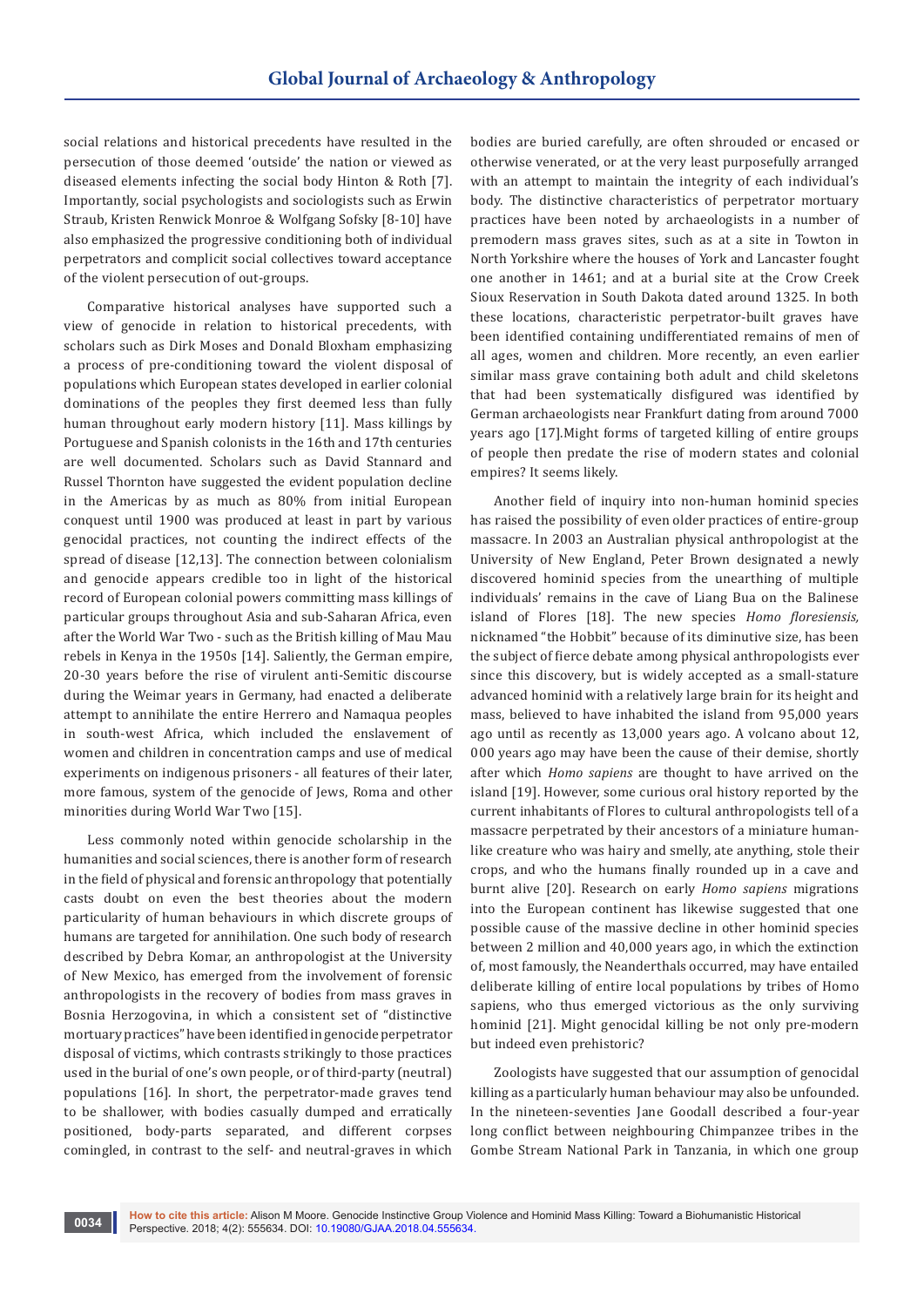conducted a planned extermination of the opposing group, successfully annihilating them almost entirely in order to claim their territory and food resources [22]. The science writer Dale Peterson extended the significance of this data even further, suggesting that both chimpanzees and humans shared a genetic predisposition toward male coalitionary mass killing [23]. There are then two trends in current thinking about genocide that might appear to contradict one another - on the one hand histories of colonial genocides that locate such practices in distinctively modern forms of power and state systems, and on the other hand, physical anthropology and zoology of mass killing suggesting it as something that primates, including hominids,can do even at the most simple levels of social organisation, without the formation of state systems and complex ideologies such as those commonly cited in historical and anthropological causation.

The contemporary field of genocide studies has been constituted through a reorientation toward strongly empirical analysis of particular contexts and an avoidance of transhistoric claims. This paper has suggested several examples of prehistoric and non-human primate mass killing that are not commonly been discussed by such scholars. These examples need not discredit the particularist historical and anthropological causation suggested by genocide historians and social scientists but can be accommodated into a holistic theory of genocide potential as hominid constant. Genocide is clearly not the norm either of human societies, or of other intelligent primates, but its sporadic recurrence in even the most distant past and non-human primates indicates a need to think beyond purely humanistic and social explanation. That need is ever pressing as new forms of violent hatred of outgroups have emerged in even the most stable democracies worldwide, and as the incarceration of entire groups of men, women and children as refugees or as illegal immigrants, such as the Rohingya in Myanmar, continues despite humanitarian assertions.

#### **References**

- 1. Moore AM (2015) Sexual Myths of Modernity: Sadism, masochism and historical teleology. Lexington Books, Lanham, USA.
- 2. Freud S (1929/1995) Civilization and its Discontents. In: Gay P (Eds.), The Freud Reader London, UK, pp. 722-772.
- 3. Adorno TW, Horkheimer M (1947/1986) Dialectic of Enlightenment, trans. John Cumming. London, UK.
- 4. Fromm E (1941/1969) Escape from Freedom. Avon Books, New York, **IISA**
- 5. Moore A (2010) Sadean Nature and Reasoned Morality in Adorno/ Horkheimer's 'Dialectic of Enlightenment', Psychology and Sexuality 1(3): 249-260.
- 6. Bauman Z (1989) Modernity and the Holocaust. Ithaca: Cornell University Press, USA.
- 7. Browning CR (1998) Ordinary Men: Reserve Police Battalion 101 and the Final Solution. Harper Perennial, New York, USA.
- 8. Staub E (2002) The Psychology of Bystanders, Perpetrators, and Heroic Helpers. In: Newman LS, Erber R (Eds.), Understanding Genocide: The Social Psychology of the Holocaust, Oxford University Press, Oxford, USA p. 11-42.
- 9. Renwick Monroe K (2011) Ethics in and Age of Terror and Genocide: Identity and moral choice. Princeton University Press, Princeton, NJ, USA.
- 10. Sofsky W (1997) The Order of Terror: The Concentration Camp Trans Templer W. Princeton University Press, Princeton, NJ, USA.
- 11. Bloxham D, Moses AD (2010) The Oxford Handbook of Genocide Studies. Oxford University Press, Oxford, USA.
- 12. Thornton R (1987) American Indian Holocaust and Survival. University of Oklahoma Press, London, UK.
- 13. Stannard DE (1992) American Holocaust. Oxford University Press, Oxford, USA.
- 14. Schaller DJ (2010) Genocide and the mass violence in the 'hear of darkness: Africa in the colonial period. In: Bloxham, Moses AD (Eds.), The Oxford Handbook of Genocide Studies. Oxford University Press, Oxford, USA pp. 397-419.
- 15. Zimmerer J, Zeller J (2008) Genocide in German South-West Africa: The colonial war of 1904-1908 and its aftermath. Merlin Press, Monmouth, **IIK**
- 16. [Kumar D \(2008\) Patterns of mortuary practice associated with](https://www.journals.uchicago.edu/doi/abs/10.1086/524761)  [genocide: Implications for archaeological research. Current](https://www.journals.uchicago.edu/doi/abs/10.1086/524761)  [Anthropology 49\(1\): 123-133.](https://www.journals.uchicago.edu/doi/abs/10.1086/524761)
- 17. [Meyer C, Lohr C, Gronenborn D, Alt KW \(2015\) The massacre of mass](http://www.pnas.org/content/112/36/11217)  [grave Schöneck - Kilianstädten reveals new insights into collective](http://www.pnas.org/content/112/36/11217)  [violence in early Neolithic Central Europe. PNAS 112\(36\): 11217-](http://www.pnas.org/content/112/36/11217) [11222.](http://www.pnas.org/content/112/36/11217)
- 18. [Brown P, Sutikna T, Morwood MJ, Soejono RP, Awe Due R \(2004\) A new](https://www.ncbi.nlm.nih.gov/pubmed/15514638)  [small-bodied hominin from the Late Pleistocene of Flores, Indonesia.](https://www.ncbi.nlm.nih.gov/pubmed/15514638)  [Nature 431\(7012\): 1055-1106.](https://www.ncbi.nlm.nih.gov/pubmed/15514638)
- 19. Falk D (2011) The Fossil Chronicles; how two controversial discoveries changed our view of human evolution. University of California Press, Berkeley, USA.
- 20. [Forth G \(2005\) Hominids, hairy hominoids and the science of humanity.](https://onlinelibrary.wiley.com/doi/abs/10.1111/j.0268-540X.2005.00353.x)  [Anthropology Today 21\(3\): 13-17.](https://onlinelibrary.wiley.com/doi/abs/10.1111/j.0268-540X.2005.00353.x)
- 21. Guilaine J, Zammit J (2001) The Origins of War: Violence in the Prehistory. trans. M. Hersey. Blackwell, Oxford, USA.
- 22. [Feldblum JT, Manfredi S, Gilby IC, Pusey AE \(2018\)The timing and](https://www.ncbi.nlm.nih.gov/pubmed/29566432)  [causes of a unique chimpanzee community fission preceding Gombe's](https://www.ncbi.nlm.nih.gov/pubmed/29566432)  'Four-Year War'. [American J of Phys Anthropol.](https://www.ncbi.nlm.nih.gov/pubmed/29566432)
- 23. Peterson D, Wrangham R (1996) Demonic Males: Apes and the Origins of Human Violence. Houghton Mifflin, New York, USA.